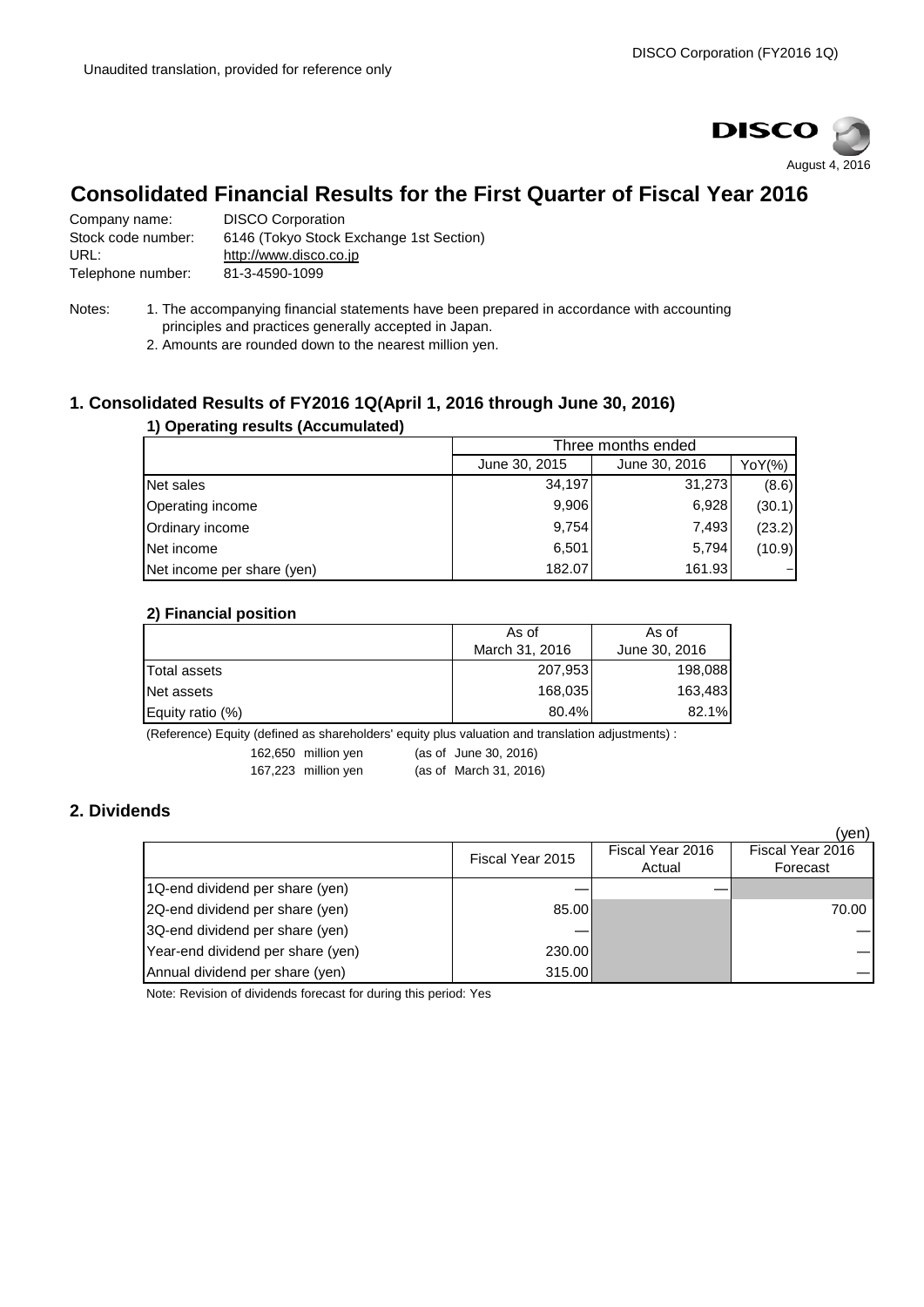### **3. Earnings Forecasts of FY2016**

|                            |                   |                                         |                  | (Millions of yen) |
|----------------------------|-------------------|-----------------------------------------|------------------|-------------------|
|                            | Six month ending  | Nine month ending<br>YoY (%)<br>YoY (%) |                  |                   |
|                            | September 30,2016 |                                         | December 31,2016 |                   |
| Net sales                  | 61,600            | (7.5)                                   | 90,200           | (4.3)             |
| Operating income           | 12,700            | (28.4)                                  | 18,300           | (23.3)            |
| Ordinary income            | 13,400            | (24.8)                                  | 19,200           | (19.9)            |
| Net income                 | 10,000            | (17.1)                                  | 14,300           | (13.1)            |
| Net income per share (yen) | 279.44            |                                         | 399.60           |                   |

Note: Revision of earnings forecast for during this period: Yes

#### **4. Others**

- 1) Important changes in subsidiaries: None
- 2) Changes in principles, procedures and display of accounting method concerning consolidated statement policies.
	- 1. Changes in accounting policies along with changes in accounting standards: Yes
	- 2. Other changes: None
- 3) Number of shares outstanding (common stock)

| 1) Number of shares issued (include treasury stocks) |                   |  |  |  |
|------------------------------------------------------|-------------------|--|--|--|
| As of June 30, 2016:                                 | 35,790,371 shares |  |  |  |
| As of March 31, 2016:                                | 35,789,271 shares |  |  |  |
| 2 Number of shares of treasury stock                 |                   |  |  |  |
| As of June 30, 2016:                                 | 4,273 shares      |  |  |  |
| As of March 31, 2016:                                | 4,273 shares      |  |  |  |
| 3 Average number of shares                           |                   |  |  |  |
| As of June 30, 2016:                                 | 35,785,645 shares |  |  |  |
| As of June 30, 2015:                                 | 35,708,475 shares |  |  |  |
|                                                      |                   |  |  |  |

#### **Explanations on the appropriate use of earnings forecasts:**

The performance forecasts and estimates stated in this Financial Review are based on certain assumptions judged to be reasonable at the present time in light of information currently available. Consequently, actual operating results may differ substantially from the projections in the Financial Review.

## **(Reference) Non-consolidated Earnings Forecasts of FY2016**

|                            |                   |         |                   | (Millions of yen) |
|----------------------------|-------------------|---------|-------------------|-------------------|
|                            | Six month ending  | YoY (%) | Nine month ending | YoY (%)           |
|                            | September 30,2016 |         | December 31,2016  |                   |
| Net sales                  | 53,800            | (6.1)   | 78,700            | (2.3)             |
| Operating income           | 9,500             | (33.4)  | 13,500            | (29.7)            |
| Ordinary income            | 11,000            | (36.3)  | 15,300            | (31.3)            |
| Net income                 | 8,500             | (32.5)  | 11,700            | (27.6)            |
| Net income per share (yen) | 237.52            |         | 326.94            |                   |

Note: Revision of earnings forecast for during this period: Yes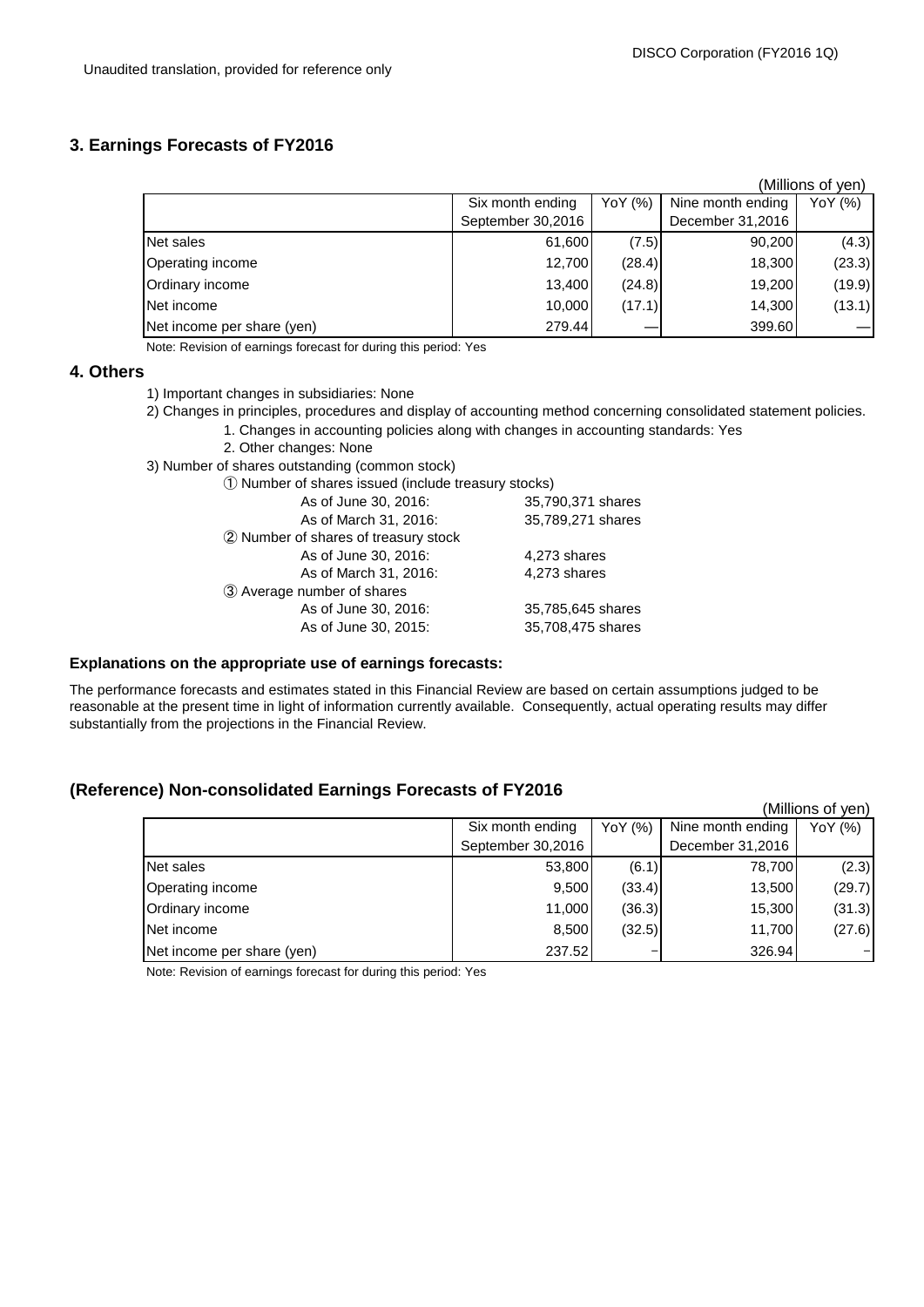# Unaudited translation, provided for reference only

| 5. Consolidated quarterly balance sheets |                                       | (Millions of yen) |
|------------------------------------------|---------------------------------------|-------------------|
|                                          | As of<br>March 31, 2016 June 30, 2016 | As of             |
| <b>Assets</b>                            |                                       |                   |
| <b>Current assets</b>                    |                                       |                   |
| Cash and deposits                        | 67,188                                | 63,676            |
| Notes and accounts receivable - trade    | 33,465                                | 33,582            |
| Merchandise and finished goods           | 7,982                                 | 8,057             |
| Work in process                          | 10,366                                | 8,773             |
| Raw materials and supplies               | 12,343                                | 11,380            |
| Other                                    | 7,194                                 | 4,816             |
| Allowance for doubtful accounts          | (208)                                 | (181)             |
| <b>Total current assets</b>              | 138,333                               | 130,106           |
| Non-current assets                       |                                       |                   |
| Property, plant and equipment            |                                       |                   |
| Buildings and structures, net            | 37,378                                | 36,133            |
| Land                                     | 13,815                                | 13,779            |
| Other, net                               | 13,640                                | 12,981            |
| Total property, plant and equipment      | 64,834                                | 62,894            |
| Intangible assets                        | 509                                   | 686               |
| Investments and other assets             |                                       |                   |
| Other                                    | 4,323                                 | 4,447             |
| Allowance for doubtful accounts          | (47)                                  | (45)              |
| Total investments and other assets       | 4,276                                 | 4,402             |
| Total non-current assets                 | 69,619                                | 67,982            |
| <b>Total assets</b>                      | 207,953                               | 198,088           |

# (Millions of yen)

|                                                 | As of<br>March 31, 2016 June 30, 2016 | As of   |
|-------------------------------------------------|---------------------------------------|---------|
| Liabilities                                     |                                       |         |
| <b>Current liabilities</b>                      |                                       |         |
| Notes and accounts payable - trade              | 4,602                                 | 3,940   |
| Electronically recorded obligations - operating | 8,692                                 | 9,386   |
| Current portion of long-term loans payable      | 1,676                                 | 1,515   |
| Income taxes payable                            | 4,272                                 | 1,569   |
| Provision for bonuses                           | 4,190                                 | 2,174   |
| Other provision                                 | 881                                   | 693     |
| Other                                           | 5,930                                 | 6,446   |
| <b>Total current liabilities</b>                | 30,246                                | 25,727  |
| Non-current liabilities                         |                                       |         |
| Long-term loans payable                         | 8,583                                 | 8,284   |
| Provision for directors' retirement benefits    | 13                                    | 13      |
| Other                                           | 1,075                                 | 580     |
| <b>Total non-current liabilities</b>            | 9,671                                 | 8,878   |
| <b>Total liabilities</b>                        | 39,917                                | 34,605  |
| Net assets                                      |                                       |         |
| Shareholders' equity                            |                                       |         |
| Capital stock                                   | 20,063                                | 20,066  |
| Capital surplus                                 | 22,051                                | 22,054  |
| <b>Retained earnings</b>                        | 123,245                               | 120,809 |
| <b>Treasury shares</b>                          | (15)                                  | (15)    |
| Total shareholders' equity                      | 165,344                               | 162,915 |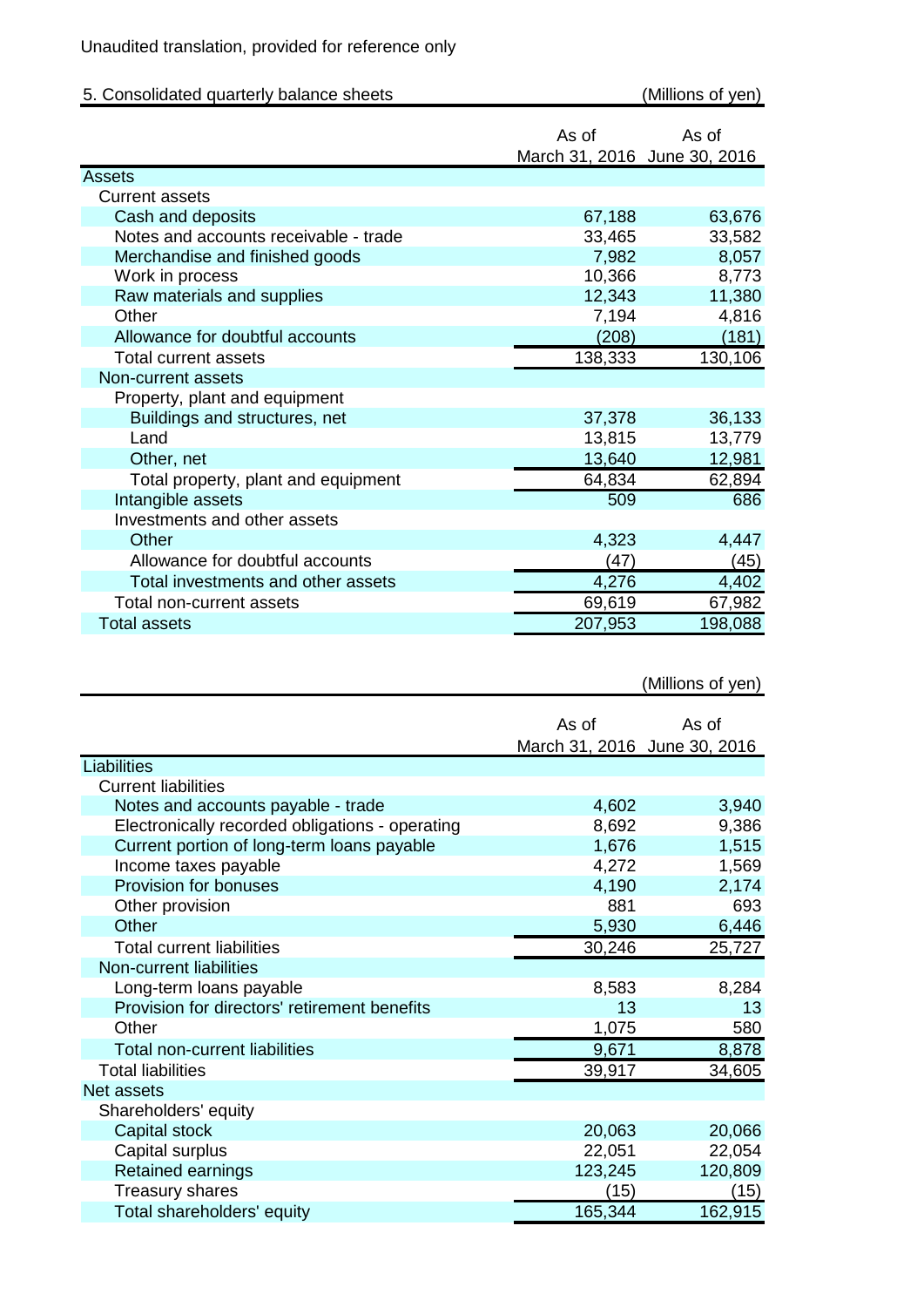Unaudited translation, provided for reference only

| Accumulated other comprehensive income                |         |         |
|-------------------------------------------------------|---------|---------|
| Valuation difference on available-for-sale securities | 14      | 16.     |
| Foreign currency translation adjustment               | 1,847   | (294)   |
| Remeasurements of defined benefit plans               | 16      | 12      |
| Total accumulated other comprehensive income          | 1,878   | (265)   |
| Subscription rights to shares                         | 755     | 786     |
| Non-controlling interests                             | 56      | 46      |
| Total net assets                                      | 168,035 | 163,483 |
| Total liabilities and net assets                      | 207,953 | 198,088 |